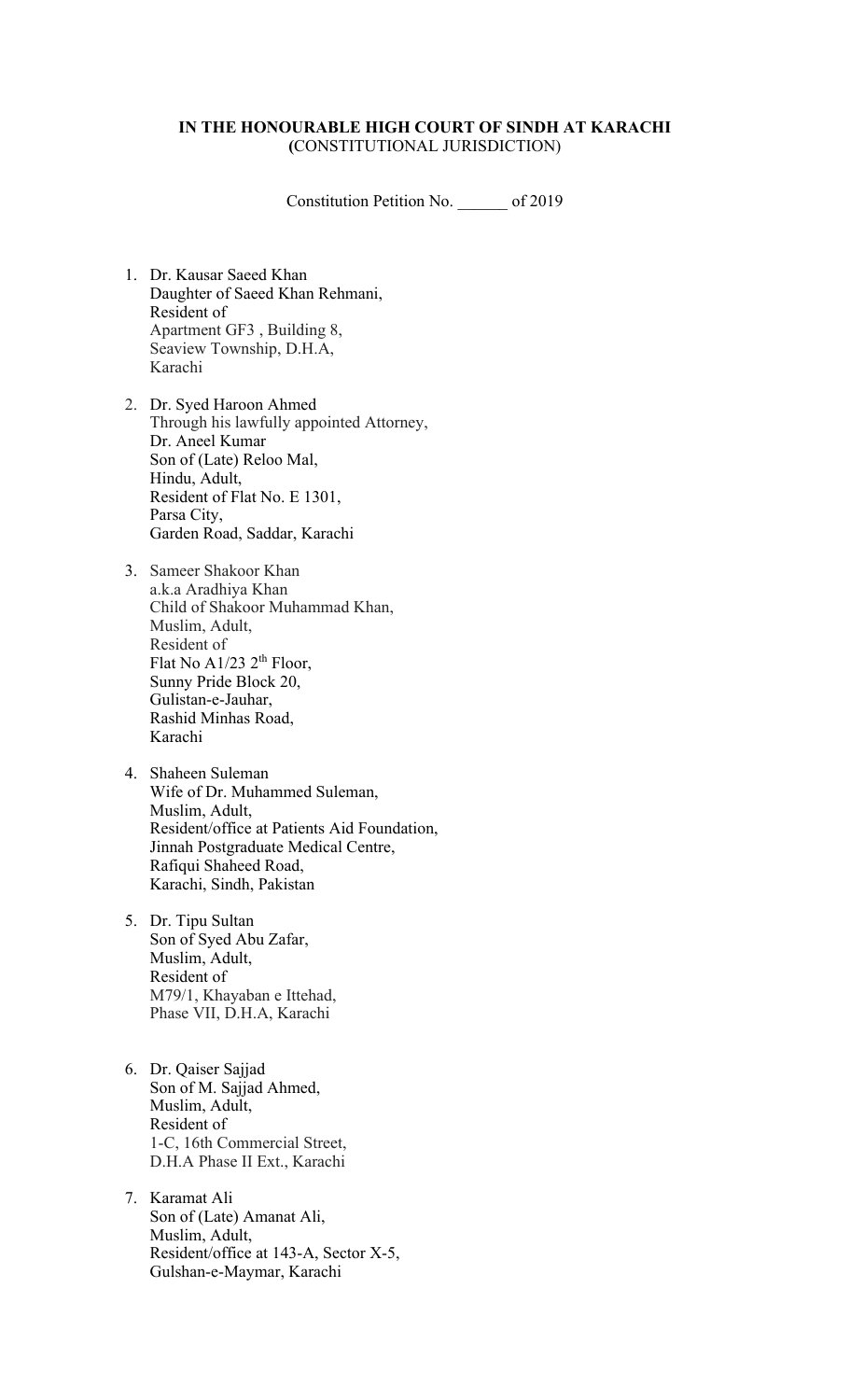- 8. Pakistan Institute of Labour Education & Research Registered as an Association under Section 42, Companies Ordinance, 1984, Through its authorized person, Having its registered office at PILER Centre, ST-001, Sector X, Sub-Sector V, Gulshan-e-Maymar, Karachi
- 9. War Against Rape Registered as a Society under the Societies Registration Act, 1860, Through its authorized person, Having its registered office at Office No.102 Pearl Crest, 18-C, 4th Commercial Lane, Zamzama Boulevard, Phase V, D.H.A, Karachi
- 10. Pakistan Association for Mental Health Registered under Voluntary Social Welfare Agencies Ordinance, 196,1 Through its authorized person, Having its office at Room 13, Hilal-e-Ahmer House , Clifton, Karachi. ……………………………………………………………………….Petitioners

#### Versus

- 1. Federation of Pakistan Through Ministry of National Health Services, Regulations and Coordination, Having its Office at Local Government and Rural Development Complex, G-5, Islamabad
- 2. Province of Sindh Through Chief Secretary, Having its Office at Sindh Secretariat, Saddar, Karachi
- 3. Province of Sindh Through Secretary of Health, Having its Office at Sindh Secretariat, Saddar, Karachi
- 4. Province of Sindh Though Home Secretary, Having its Office at Sindh Secretariat, Saddar, Karachi
- 5. Inspector General Sindh Sindh Police, Police Head Office, I.I Chundrigar Road,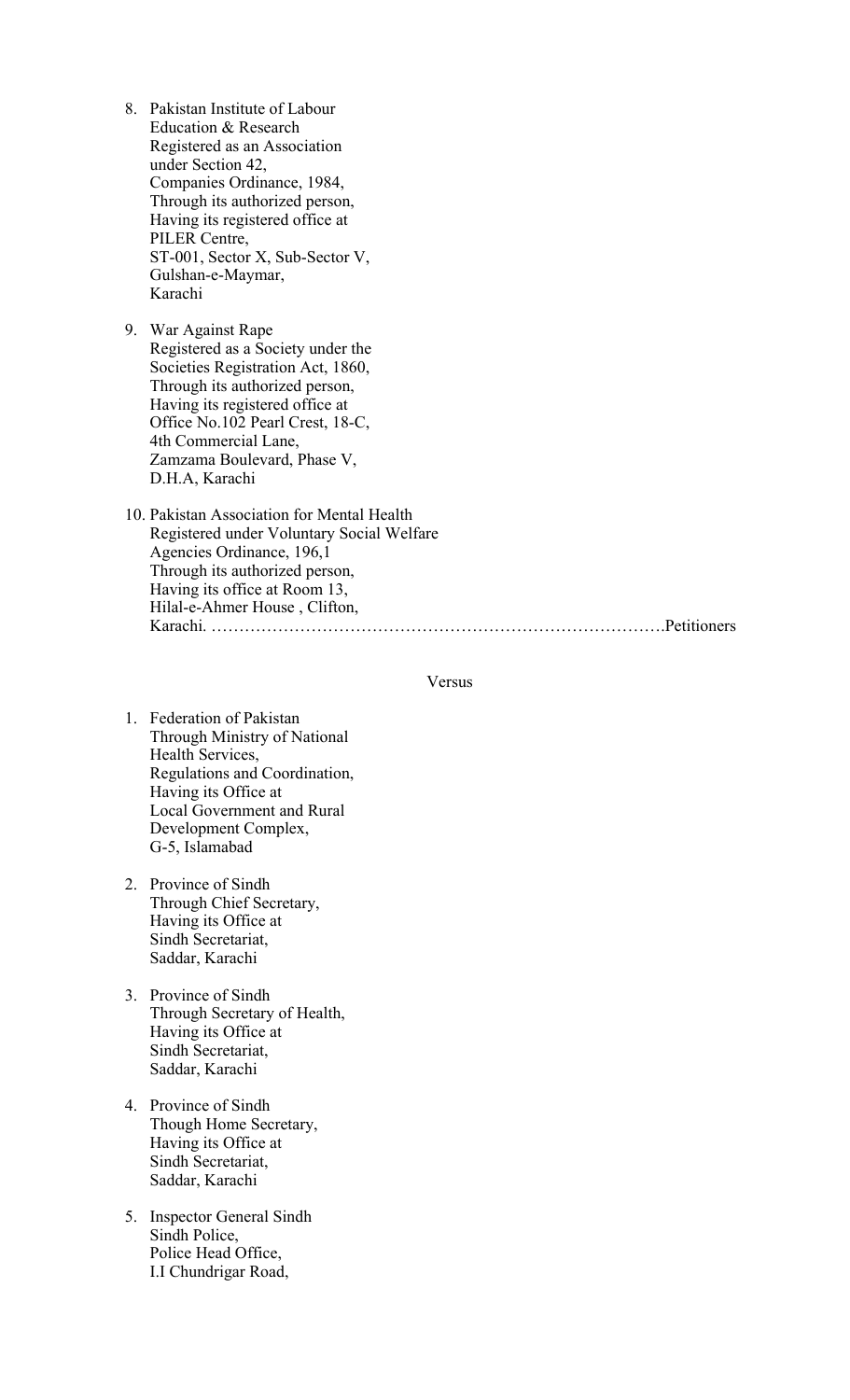Saddar, Karachi

- 6. Sindh Health Care Commission Through its Chief Executive Officer, Having its Office at 2<sup>nd</sup> Floor, Block C, Finance Trade Centre (FTC), Shahrah-e-Faisal Road, Karachi
- 7. Bureau of Statistics Planning & Development Department Through its Director General, Having its Office at Sindh Bureau of Statistics Complex, ST-13, Chaudhry Khaliq-u-Zaman Road, Block-8, Clifton, Karachi
- 8. PEMRA Through its Chairman, Having its office at PEMRA Headquarters, G-10 Mauve Area G 8/1 G-8, Islamabad…………………………………………………….....…………….Respondents

### **CONSTITUTION PETITION UNDER ARTICLE 199 OF THE CONSTITUTION OF THE ISLAMIC REPUBLIC OF PAKISTAN, 1973**

It is most respectfully and most humbly submitted on behalf of the above-named Petitioners as under:

- 1. That the subject-matter of the present Petition is in relation to the series of events contributing to the outbreak of Human Immunodeficiency Virus (HIV) which causes Acquired Immunodeficiency Syndrome (AIDS) [hereinafter referred to as 'HIV/AIDS'] in Sindh in general, and Larkana in specific, in large part due to the negligence, and actions/inactions of the Department of Health, Government of Sindh, in relation to the implementation of Sindh HIV and AIDS Control Treatment and Protection Act, 2013 [hereinafter referred to as the 'Act, 2013']. Through the present Petition, the Petitioners seek, inter alia, an immediate response to the present health emergency, including but not limited to, the enforcement of the Act, 2013, by the Respondents, such that a Sindh AIDS Commission [hereinafter referred to as 'Commission'] be established in accordance with Section 4 of the Act, 2013. The Petitioners seek enforcement of their fundamental rights and other citizens of Sindh, as guaranteed under the Constitution, 1973.
- 2. That the Petitioners are concerned citizens of Pakistan and known activists who are involved in various struggles for the enforcement of constitutional and human rights of the people of Pakistan who apprehend themselves and the population of Pakistan at large, to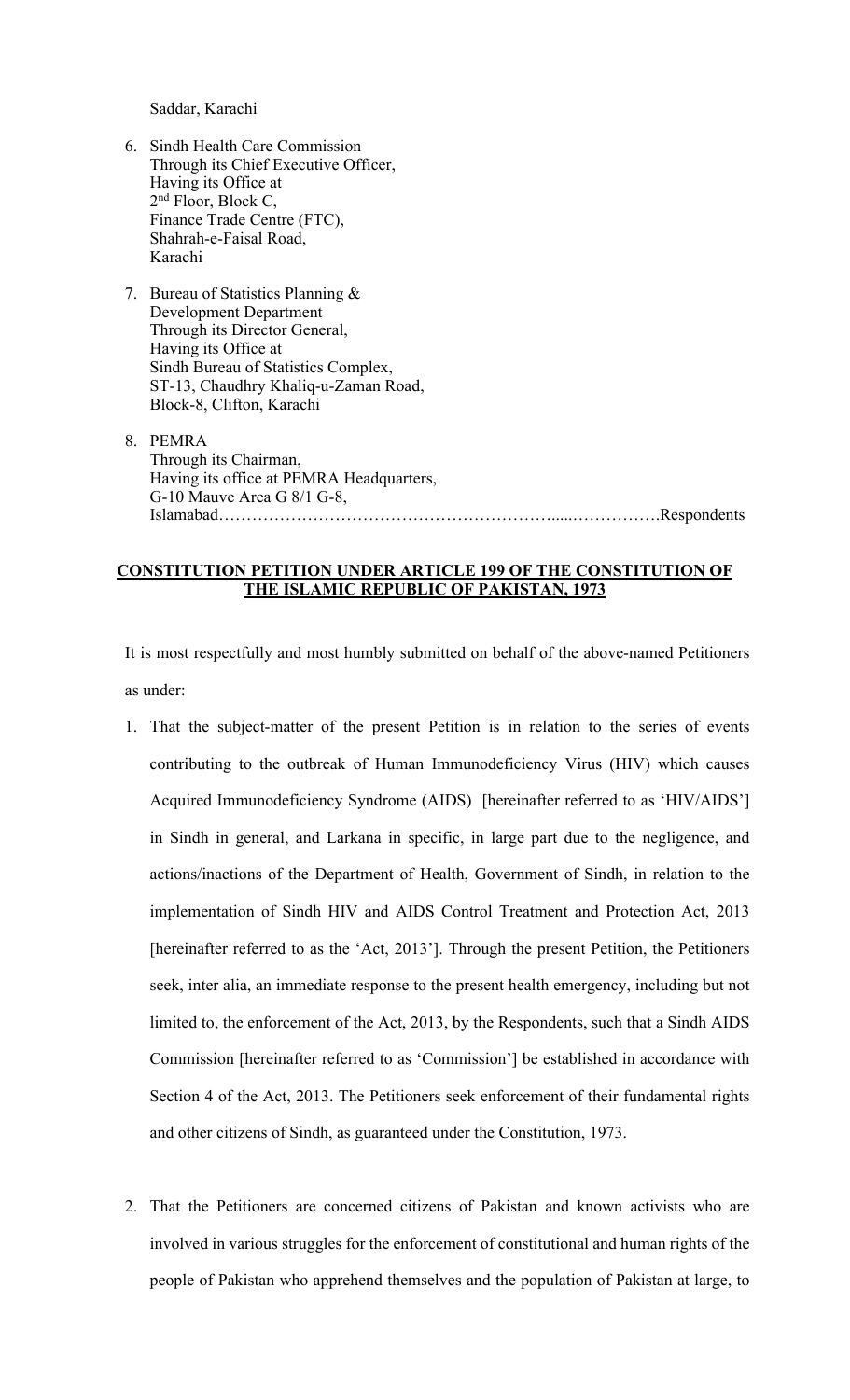be at a fatal health risk caused by the present outbreak of the HIV/AIDS epidemic. In their individual capacities as well as through informal and formal forums, organizations and activists' groups, they work for the causes that uphold human rights, social justice and regularly fight for the fundamental rights of the underprivileged and the marginalized individuals of our society. The Petitioner No. 1 is an expert in the field of Community Health and is the Lead Author of the NCHR Report titled 'Right to Health in Pakistan' which was inaugurated on 4th May, 2019, in the presence of the Honourable President of Pakistan, Dr. Arif Alvi. She has taught undergraduate and graduate medical students for numerous years and is presently employed at Agha Khan University Hospital and Indus Health Network. The Petitioner No. 2 in his personal capacity as well as in his capacity as the President of Pakistan Association for Mental Health, i.e. Petitioner No. 10, has always strived to raise awareness and improve access to mental healthcare in Pakistan. He is Professor Emeritus at Jinnah Postgraduate Medical Center (JPMC) Karachi. He is a Fellow of Royal College of Psychiatry, United Kingdom, and has a Doctor of Medicine (MD) from the University of Karachi. He has also helped draft the Sindh Mental Health Act, 2013, and apprehends grave psycho-social trauma to accompany the present HIV/AIDS outbreak. The Petitioner No. 3 is a trans rights activist and identifies as a transwoman. She is currently leading the project of Akhuwat Islamic Microfinance, titled: Akhuwat Khwajasira Support Program, in Karachi . She is also on the Board of Directors of the PECHRA (a non-profit organization for transgender rights) and has also worked with Sindh Transgender Welfare Network as their Area Coordinator and with Sub Rang Society as Community Mobiliser and has volunteered with several trans rights organizations and for several trans rights events throughout. She believes the trans community stands at greater risk in view of the present HIV/AIDS outbreak, as has also been identified in "Most at Risk Populations" in the Act, 2013. The Petitioner No. 4 is the founding member and Honorary General Secretary of Patients' Aid Foundation (PAF), which is a non-profit organization, initiated to provide quality and free healthcare to the patients. She is also on the Board for Legal Aid Foundation for Victims of Rape and Sexual Assault. She apprehends the present HIV/AIDS outbreak to be a grave threat to communities served by the organizations she is affiliated with. The Petitioner No. 5 is an acclaimed doctor who has held several important posts during the span of his career. He is the Chancellor of Malir University and has formerly served as the President of the Pakistan Medical Association (PMA) and as Principal for the Bahria Medical and Dental College. The Petitioner No. 6 is an eminent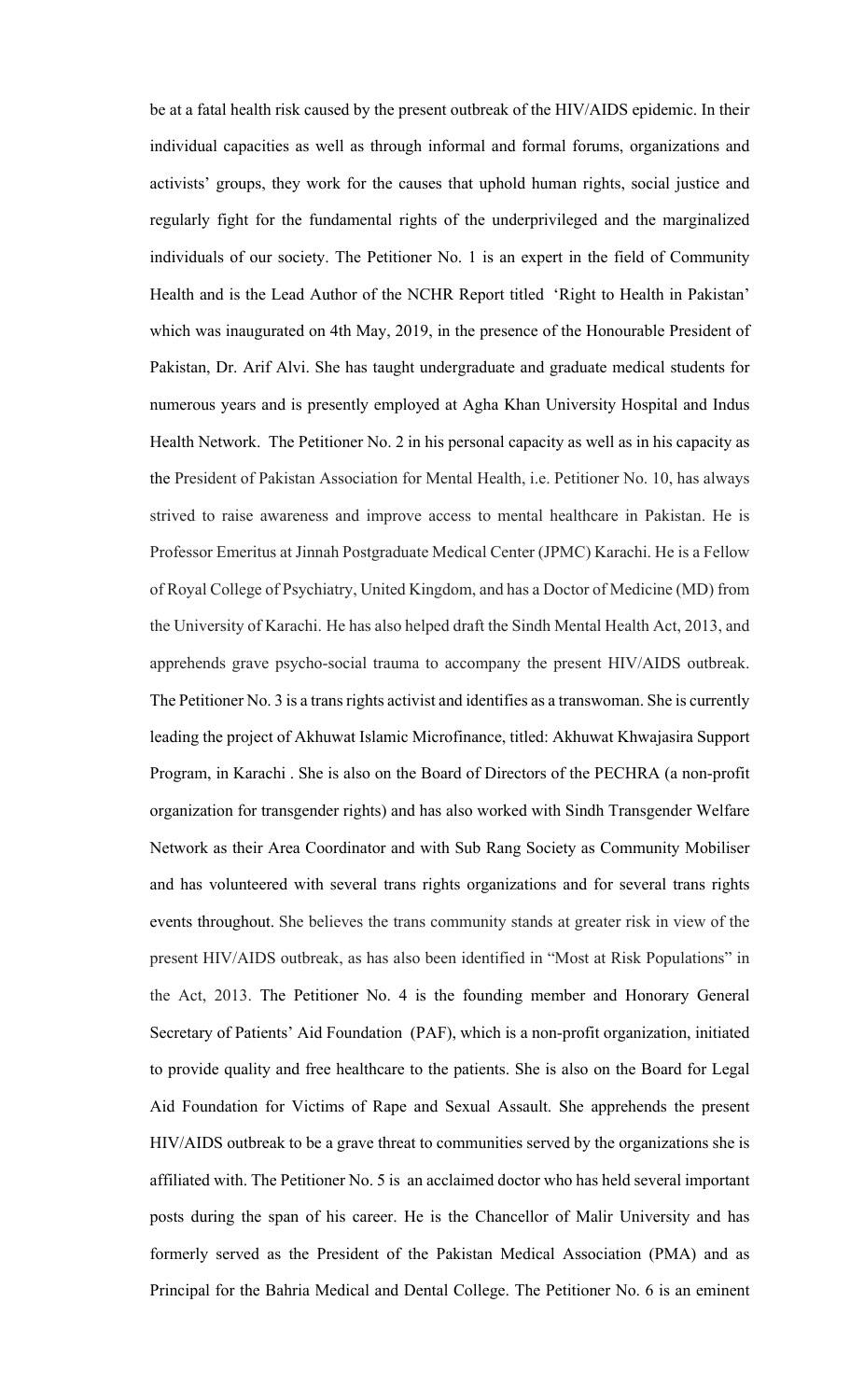ENT surgeon who has served as an excelling health professional during the span of his career. He is the Secretary of the Pakistan Medical Association (PMA) and also the Secretary for the Health Committee of the Arts Council of Pakistan, Karachi. Both Petitioner No. 5 and 6 apprehend a grave crisis unfolding as a result of the present HIV/AIDS epidemic.

*Copies of the Curriculum Vitae, news articles and/or Professional Profiles of Petitioners No. 1 to Petitioner No. 6 are attached herewith as Annexure 'A' to 'A-5'.*

3. That the Petitioner No. 7 in his personal capacity as well as in his capacity as the Executive Director of Pakistan Institute of Labor Education and Research (PILER) i.e. the Petitioner No.8 has always fought for the rights of labourers' and workers including, but not limited to, the victims of, inter alia, 2012 Baldia Factory Fire tragedy and had filed CP No.3318 of 2012 ['PILER and Others Versus Federation of Pakistan and Others'] and CP No.295 of 2013 ['PILER and Others Versus SBCA and Others'] before this Honorable Court in relation to the above tragedy. The Petitioner No.8 is a Non-Government Organization founded in the year, 1982, dedicated to promoting a democratic and effective labour movement for the overall advancement of a socially just and equitable society where the fundamental rights of people are respected and guaranteed. It apprehends the present HIV/AIDS outbreak to be a grave threat to the vitality of labor force of Pakistan. The Petitioner No. 9 is a Non-Profit Organization registered under the Societies Registration Act, 1860, committed to work towards creating a rape free society. Petitioner No. 9 believes that the present outbreak puts the group they serve at graver risk, i.e. victims and survivors of rape and sexual assault. Petitioner No. 10 is a non-profit organization, duly registered in 1970 as per the Voluntary Social Welfare Agencies Ordinance, 1961, and works to promote mental health across Pakistan. It has also advised and assisted the Government of Sindh at various junctures, including the drafting of the Sindh Mental Health Act, 2013.

*Copies of the Profile, Certificates of Incorporation and/or Registration and Board Resolutions of Petitioner No. 7 to 10 are attached herewith as Annexure 'B' to 'B-6'.*

4. That it is most humbly and most respectfully submitted that the Acquired Immunodeficiency Syndrome (AIDS) is a chronic, life-threatening condition caused by the Human Immunodeficiency Virus (HIV) ['HIV/AIDS'] and it has threatened the societal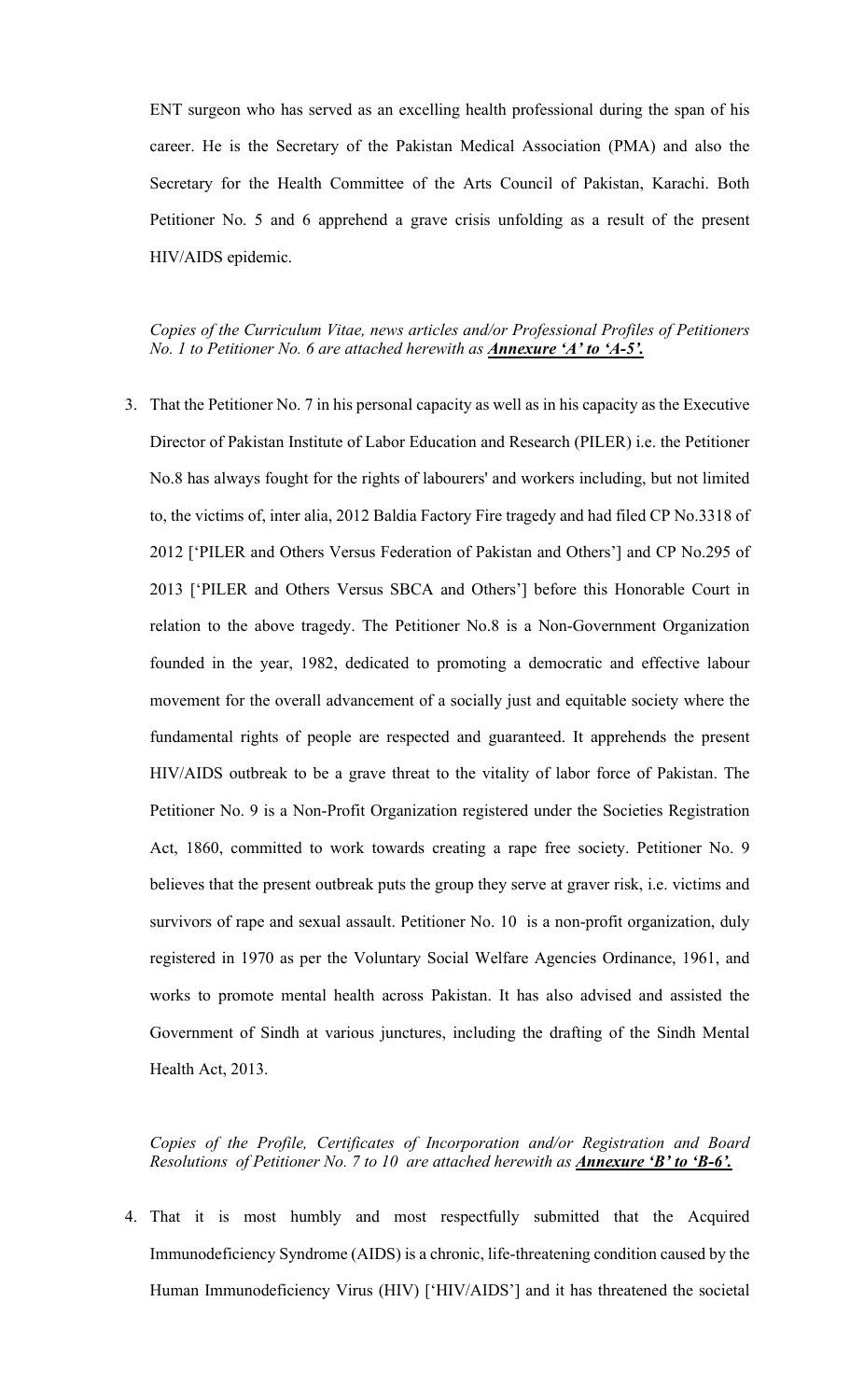fabric, health systems and socio-economic progress of many populations across the globe. It has particularly devastated the developing and under-developed countries, specifically Africa and India. HIV/AIDS is an autoimmune disease that threatens a large portion of the global population. It is noted that the World Health Organization [hereinafter referred to as 'WHO'] recognized the scale and gravity of this epidemic as early as in the year, 1988. It is submitted that according to the latest WHO figures, 36.9 million persons, including 1.8 million children, are HIV positive while 25% are not aware of their diagnosis. It is noted that HIV/AIDS spreads through sexual intercourse, through sharing intravenous injection needles, through blood transfusion, by penetrative contact with infected blood, or from mother to child during pregnancy, childbirth or breast-feeding. The children born to HIV positive mothers may have to confront HIV since birth. It is important to note that there is no permanent cure for HIV/AIDS, however, since the introduction of Antiretroviral drugs in the year, 1996, HIV can be prevented from turning into AIDS. However, if untreated, HIV turns into AIDS in about 10 years. Moreover, when AIDS occurs, the immune system is severely damaged, and the disease slowly eats away the affected person's body. Moreover, HIV positive persons are many times more susceptible to develop opportunistic co-infections and/or opportunistic cancers, including but not limited to Tuberculosis (TB), Hepatitis B and C, Cytomegalovirus, Candidiasis, Cryptococcal meningitis, Toxoplasmosis, Cryptosporidiosis, Kaposi's Sarcoma, Lymphoma, Wasting Syndrome, Kidney Disease and neurological complications. Therefore, HIV/AIDS is a ticking time bomb for the entire health system, the social fabric and the economy of Sindh, in specific, and Pakistan, in general. According to the WHO, only 15% of the HIV positive persons in Pakistan are aware of their diagnosis, and only 8% of these HIV positive persons have access to Antiretroviral drugs. It is submitted that if the present outbreak is not curtailed and treated, it will not only be disastrous due to the pressure it will exert on the health system, it will also result in the complete breakdown of the social fabric as the disease takes hold on the workforce, rendering numerous persons unable to work and strained to cover costs of medical expenditures, either as the HIV develops into AIDS or due to the contraction of contagious co-infections and diseased. Moreover, it will also result in grave law and order problems when diseased persons go untreated, young children, women and the elderly go uncared for and breadless, as a result of the economic and psycho-social strains brought on by the disease.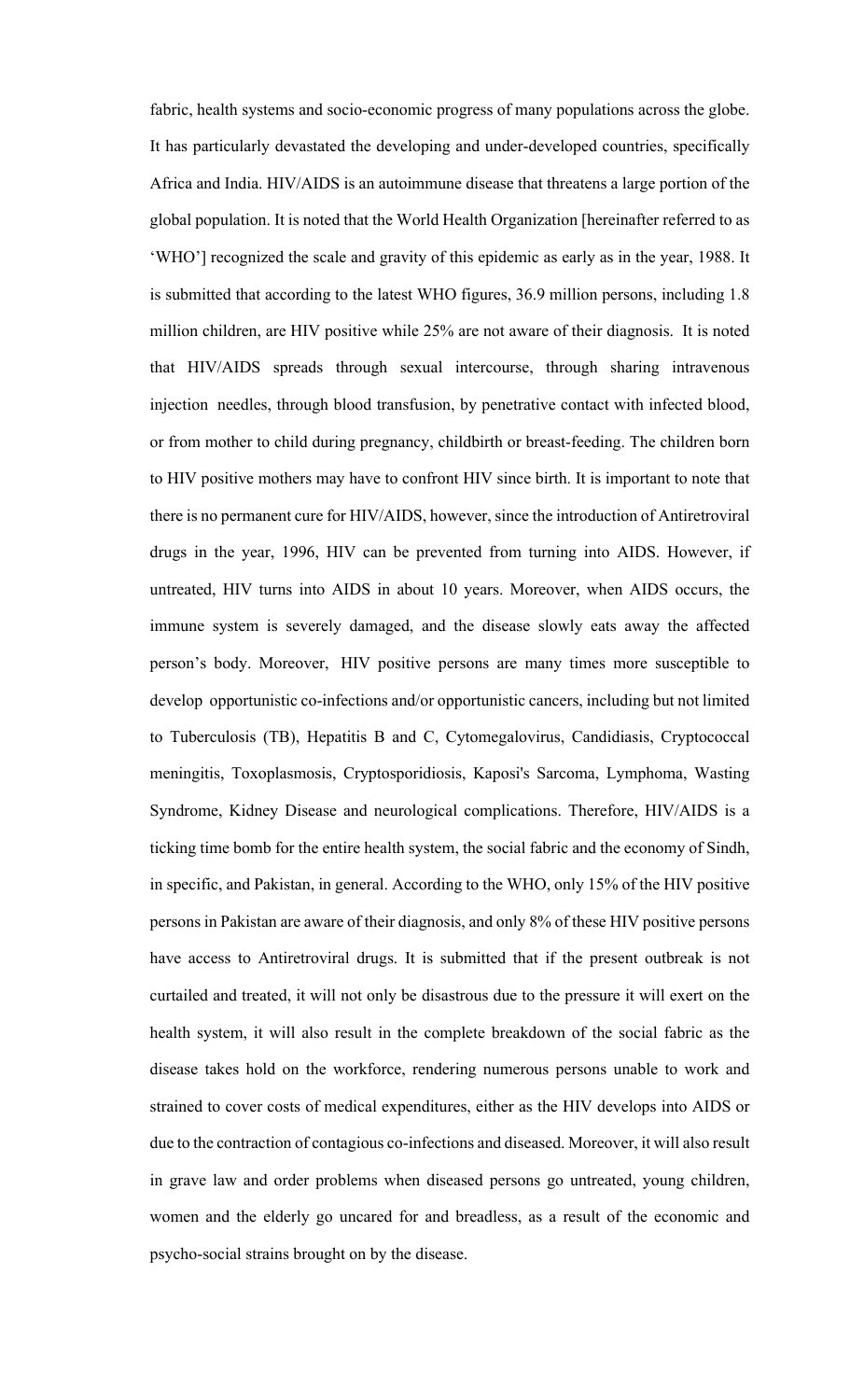*A copy of the WHO HIV/AIDS Timeline, WHO Advice on the use of multi-disease testing for HIV, WHO Country Profile on Pakistan, Current global statistics published by AVERT, Co-infections factsheets are annexed herewith as Annexure 'C' to 'C-5'.*

5. That it is most humbly and most respectfully submitted that the Government of Sindh has taken partial cognizance of the threat of HIV/AIDS. The Governor of Sindh passed the Sindh HIV and AIDS Control Treatment and Protection Ordinance, 2013, on 22<sup>nd</sup> of May, 2013, due to the urgency of the threat. This Ordinance was put to the Sindh Assembly and it was passed as an Act of the Sindh Assembly on the 30th of October, 2013. The aforementioned Act, 2013, was promulgated in an effort to control HIV/ AIDS and to undertake measures for the treatment, care and support of persons living with HIV/ AIDS, and to provide for matters ancillary thereto in the Province of Sindh. Moreover, under Section 4(1) of the Act, 2013, the Government of Sindh, was supposed to establish the Sindh AIDS Commission, by notification in the Official Gazette, within 15 days from the date of promulgation of the aforementioned Act, 2013. However, despite the lapse of six years, the Government of Sindh, has failed to establish a Sindh Aids Commission till date. Furthermore, under Section 6 of the Act, 2013, various functions of the Commission have been laid down which gives Commission the powers to meet the objectives of the Act, 2013. However, despite various empty claims and several news reports over the course of the past six years, the Commission has yet to be established and made functional.

## *Copies of the news articles alleging that the Commission would soon be made, are annexed herewith as Annexure 'D' to 'D-2'.*

6. That it is most respectfully and most humbly submitted that the outbreak of HIV/AIDS was recently reported in Larkana on 25.04.2019, which is a district which has also previously experienced repeated outbreaks of the HIV/AIDS. It is pertinent to note that in the last 18 years, Larkana has experienced at least three outbreaks, firstly, in the year, 2003, the virus was detected among one hundred prison inmates, then 3 years ago in the year, 2016, amongst dialysis patients at Chandka Medical Hospital, Larkana, and most alarming, is the present outbreak, detected in April, 2019, wherein 707 cases of HIV have been reported to have been detected. It is also important to mention here that in the recent outbreak in Larkana, more than 80% of those infected are children less than 15 years old. In a joint press conference, dated: 26.05.2019, i.e. a month after the outbreak was first reported, Chairman of Pakistan People's Party, Mr. Bilawal Bhutto-Zardari, Chief Minister of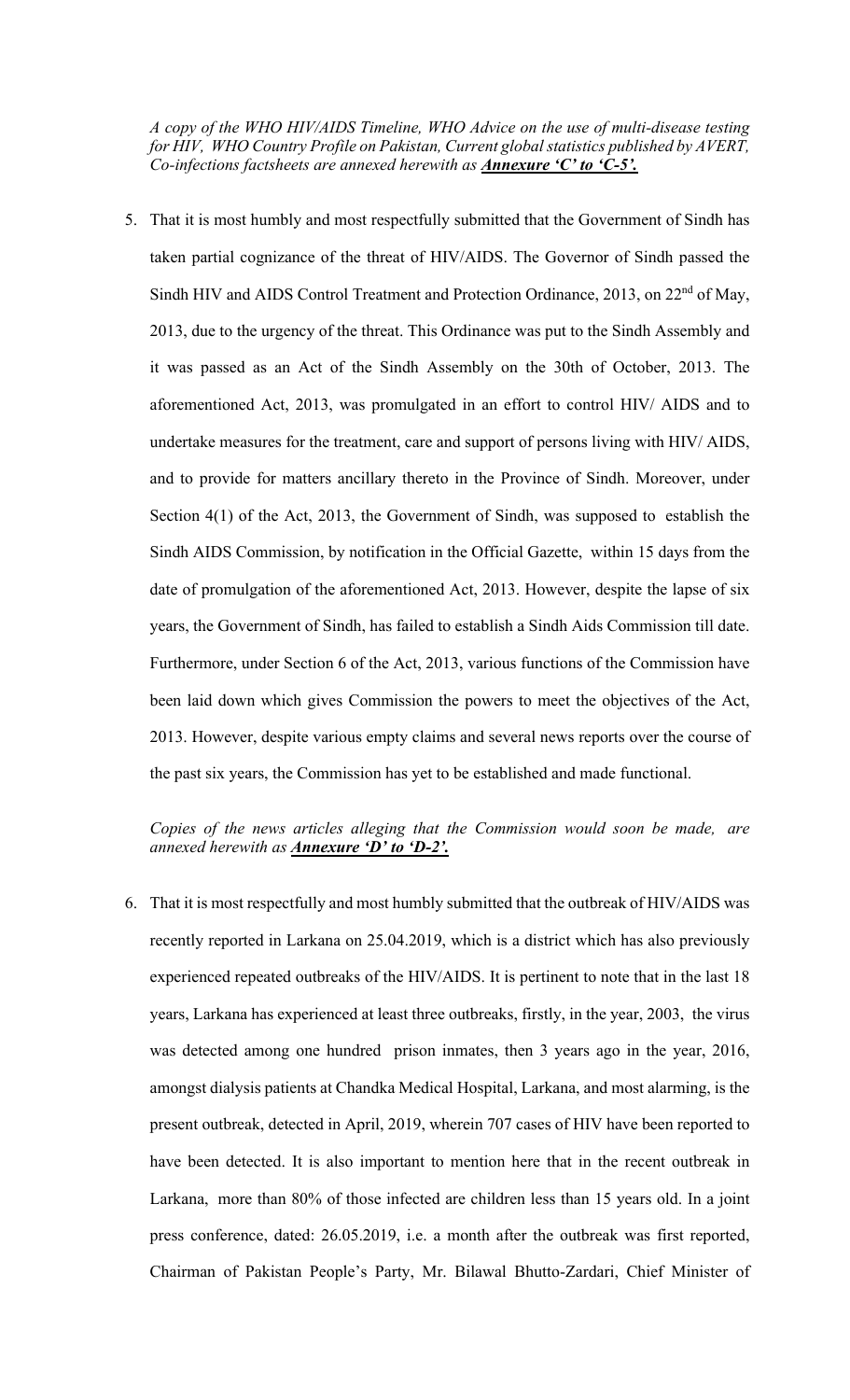Sindh, Health Minister for Sindh, and other important personnel, announced that an endowment fund will be set up to provide free healthcare for the lifetime of HIV/AIDS affected persons. However, this endowment fund is already the statutory obligation of the Government of Sindh under Section 5(7) of the Act, 2013. Nevertheless, such an endowment fund has neither materialized nor has any progress been reported in the matter. Despite repeated outbreaks of HIV/AIDS epidemic, which is chronic, contagious and lifethreatening, and despite the promulgation of the aforementioned Act, 2013, the Respondent No. 2 and 3 have miserably failed to act. The only partially functional mechanism in place at the time is the Sindh AIDS Control Program conducted directly by Respondent No. 3, which is ineffective as is obvious from the facts, and the same is running without any oversight by the Commission, in violation of the Act, 2013. Respondent No. 1, 2 and 3 have even failed to meet their basic statutory obligations and promulgate the Rules governing the Act, 2013, and have failed to constitute a Commission in order to control the transmission of HIV/AIDS and to fulfill the objectives of the Act, 2013, till date. It is also important to note that the electronic news reporting of the present outbreak has repeatedly violated the privacy and dignity of affected and allegedly culpable persons without facing any known consequences from Respondent No. 8.

*Copies of the news articles reporting the present HIV/AIDS outbreak, the announcement of an endowment fund, the International Principles of Professional Ethics in Journalism, and a GBC report on HIV/AIDS workplace policies are annexed herewith as Annexure 'E' to 'E-7'.*

7. That it is most humbly and most respectfully submitted that the Government of Pakistan also took partial cognizance of the threat of HIV/AIDS. The Federal Government promulgated the HIV/AIDS Prevention and Treatment Act, 2006, [hereinafter referred to as Act, 2006] however, it failed to implement the Act and till date, there exists no National AIDS Commission, as mandated by the Act, 2006. Moreover, none of the provinces have functional AIDS Commissions. The HIV/AIDS epidemic is also spreading to the adjacent province of Balochistan where 300 cases were detected in May, 2019, however, the number of cases detected show that the threat is gravest in Sindh. Therefore, it is imperative to control and treat the HIV/AIDS epidemic in Sindh in order to curtail the threat of this disease spreading to other parts of Pakistan.

*A copy of the new report regarding the detection of HIV/AIDS in Balochistan is attached herewith as Annexure 'F'.*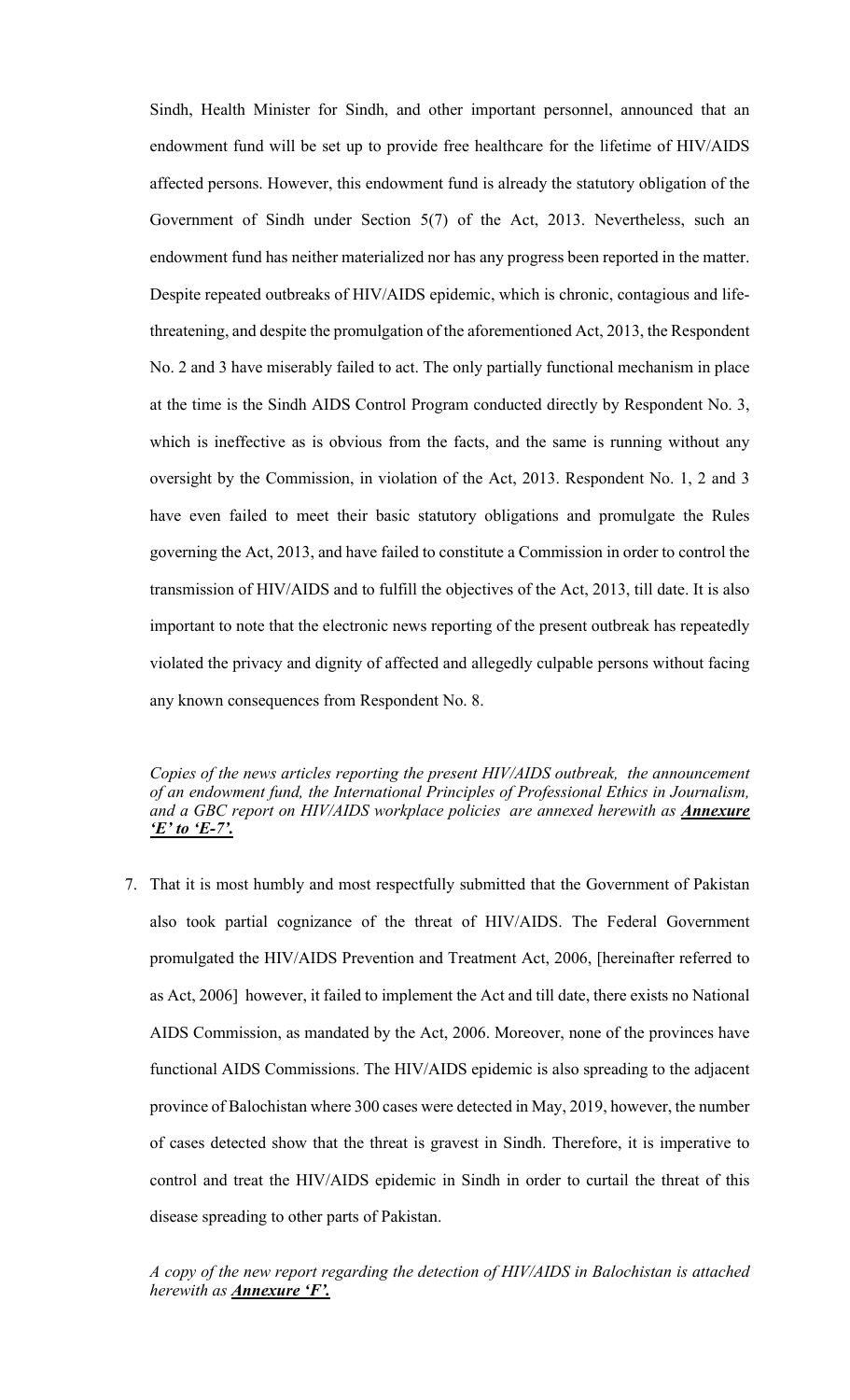8. That the present Petition has been instituted on behalf of the Petitioner No. 2, through his lawfully appointed Attorney, duly appointed vide Power of Attorney Dated: 18.06.2019, on behalf of the Petitioner No.8 through its Authorized Person, duly authorized vide Board Resolution dated: 10.09.2016 [**Annex 'B-2'**], on behalf of the Petitioner No.9 through its Authorized Person, duly authorized vide Board Resolution dated: 15.06.2019 [**Annex 'B-4'**], and on behalf of the Petitioner No.10 through its Authorized Person, duly authorized vide Board Resolution dated: 15.06.2019 [**Annex 'B-6'**].

*A copy of the Power of Attorney dated: 18.06.2019 is annexed and marked as <i>Annex* 'G'

9. That being aggrieved by the above mentioned actions/inactions of the Respondents, the Petitioners have no alternative efficacious remedy except to invoke the Constitutional Jurisdiction of this Honourable High Court on the, inter-alia, facts and grounds stated herein.

#### **GROUNDS**

A) That it is most humbly and most respectfully submitted that the present outbreak of HIV/AIDS is a grave threat to the Health System, the social fabric, the economy and, law and order. This outbreak, particularly at this scale, would not have been caused but for the lack of the will to take action, malafides and illegal non-compliance of the statutory and constitutional obligations. It is submitted that the Respondent No. 2 and 3 have failed to promulgate rules and failed to effectively constitute the Commission mandated under Section 3(1)(a) and Section 4 of the Act, 2013. Therefore, they have failed to activate the Act, 2013 which is specifically passed to prevent and control the present epidemic. As a result, numerous lives have been put at risk and several more continue to be endangered. Therefore, this inaction by Respondent No. 2 and 3 is malafide and illegal and this is a clear and blatant violation of Articles 9 and 14 of the Constitution, 1973, which guarantee life, and human dignity. This is a further violation of Article 4 of the Constitution, 1973, which guarantees that each person shall be dealt with in accordance with the law.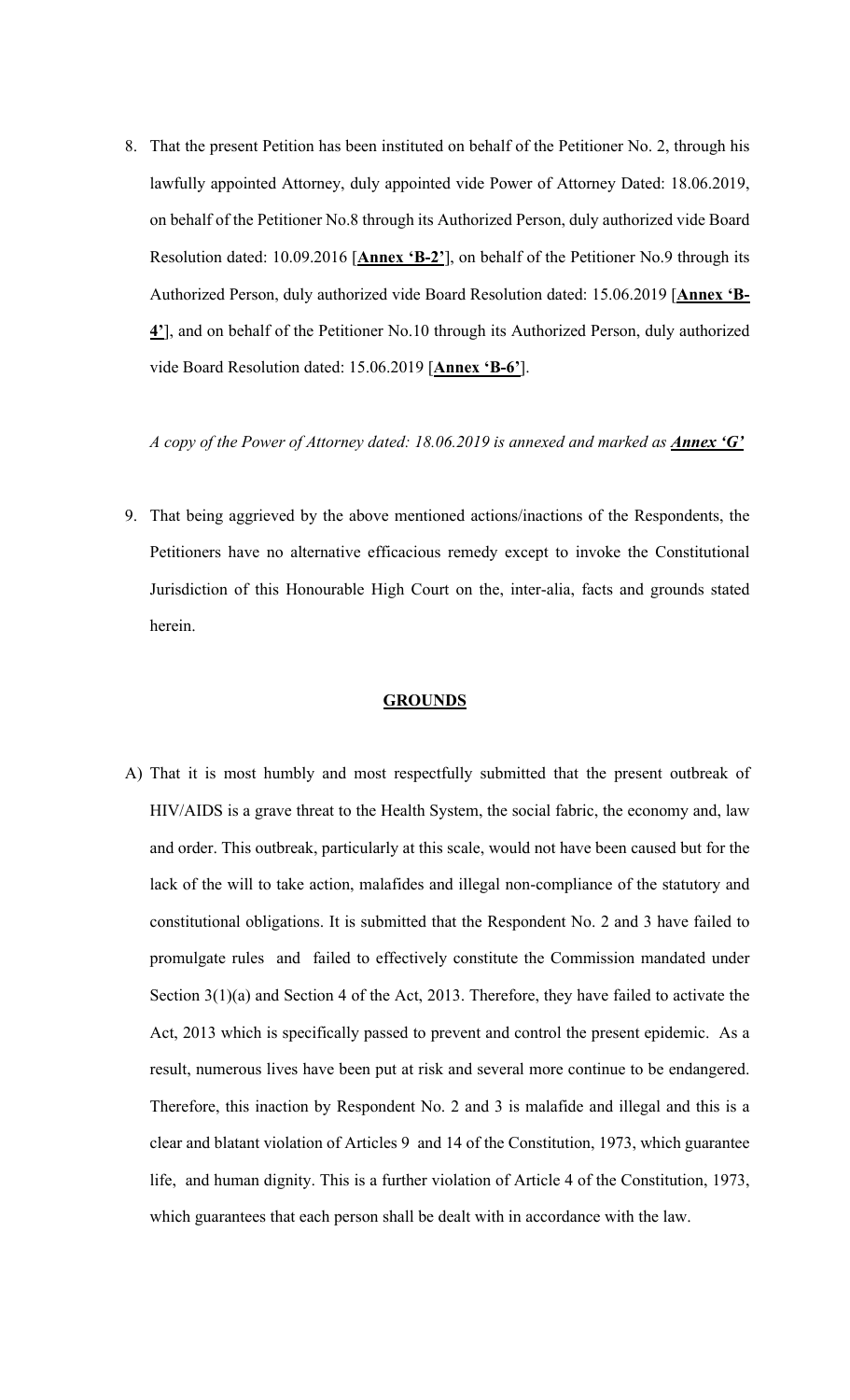- B) That it is most humbly and most respectfully submitted that if this Public Health Emergency is not curtailed, an entire generation may be wiped out in Larkana and grave problems will arise for the province of Sindh and the entire country. However, Respondent No. 2 has even failed to identify the present HIV/AIDS outbreak as a Public Health Emergency. According to Section 3, 4 and 5 of the Public Health Emergency Ordinance, 1944, Respondent No. 2 is at liberty to declare an emergency, hire additional staff and take necessary measure to address the threat. The inaction of Respondent No. 2 is in clear violation of the International Health Regulations, 2005, of the World Health Organization, which clearly lays out the identification and procedure for Public Health Emergencies. Instead the Respondent No. 2 has chosen not to take proportionate action and has therefore, further endangered the lives of people in the province of Sindh, which is a clear and blatant violation of Articles 4, 9, 14 and 38 of the Constitution, 1973, which guarantee that each person shall be dealt with in accordance with the law, life, human dignity and social and economic wellbeing of the people of Pakistan.
- C) That it is most humbly and most respectfully submitted that the HIV/AIDS epidemic is a chronic, contagious and life-threatening disease whose control and prevention is sensitive and complex. Therefore, it is imperative that the Act, 2013 be made fully functional through promulgation of Rules as mandated by Section 3(1)(a) of the Act, 2013. Moreover, it is imperative that the Sindh AIDS Commission be set up as mandated by Section 4 of the Act, 2013, and that such Commission has the mandated representation of relevant experts and representatives from "Most at Risk Populations" as defined under Section 2 (q) of the Act, 2013. Moreover, Section 6(1) requires that the Commission must serve as a watchdog and monitor the progress of the Sindh AIDS Control Program, it must create protocols and rules, it must create awareness programs, it must introduce HIV/AIDS and reproductive health awareness in secondary school curriculum, it must monitor the overall implementation of the Act, 2013. However, without the presence of a functional Commission, all these functions envisaged by the Act, 2013, are completely obliterated. Therefore, through the criminal inaction of Respondents No. 2 and 3, the entire purpose of the Act, 2013, has been frustrated. Moreover, the illegal and malafide actions of Respondents No. 2 and 3 have disproportionately affected the "Most at Risk Populations" and are therefore discriminatory in nature which is a complete violation of Section 8 of the Act, 2013, as the Respondents No. 2 and 3 have malafidely and illegally failed to prevent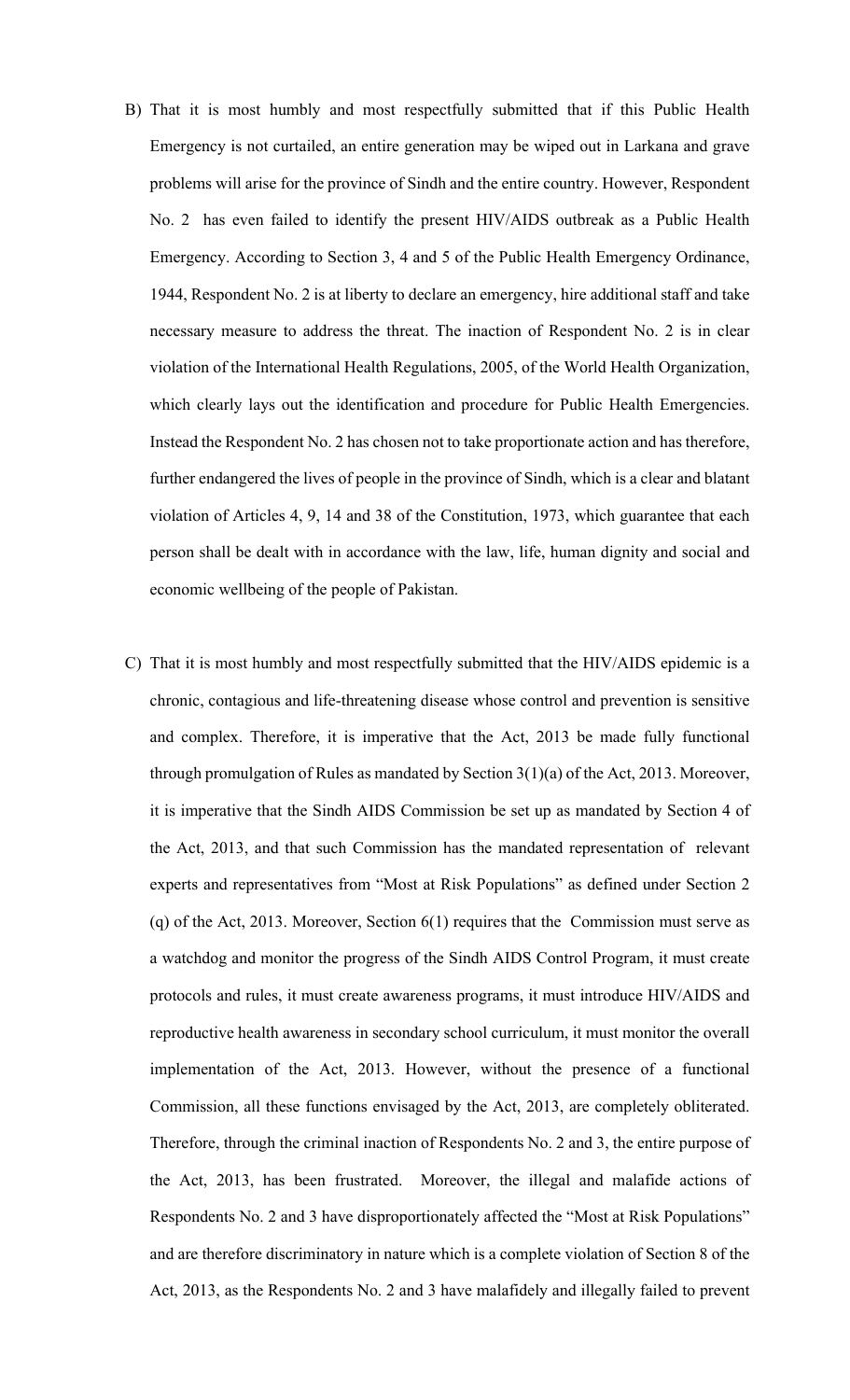any present or future discrimination, as mandated by law and have clearly and blatantly violated Articles 9, 14, 25, 26 and 38 of the Constitution, 1973, which guarantee life, human dignity, equality, equal access to public places and the social and economic wellbeing of the people of Pakistan.

- D) That it is most humbly and most respectfully submitted that there is no clear statistical data which would enable Respondents No. 1, 2 and 3 to determine the extent to which the HIV/AIDS epidemic has spread across the province of Sindh and beyond the provincial borders. It is submitted that the Respondents No. 1, 2 and 3 have failed to engage Respondent No. 7, in accordance with Section 4(2)(c) of the General Statistics (Reorganization) Act, 2011, to carry out Multiple Indicator Cluster Surveys (MICS), throughout the Province of Sindh, in order to assist in policy making that reflects the situation on ground. There is also no mechanism in place to trace and tabulate the infection rate, the death toll and/or the concurrent contractions of opportunistic co-infections, opportunistic diseases and cancers. The Respondents No. 2 and 3 have continued to respond to the HIV/AIDS epidemic in an ad hoc and sporadic manner and have failed to even comprehensively assess the situation on ground and formulate an adequate policy response. Therefore, until a comprehensive survey is conducted, this clear and blatant violation of Articles 9, 14,19-A and 38 of the Constitution, which guarantee that each person shall be dealt with in accordance with the law, life, human dignity, the right to information, and the social and economic wellbeing of the people of Pakistan, will continue to persist and their lives will continue to be endangered.
- E) That it is most humbly and most respectfully submitted that it is clear and obvious from the facts before this Honourable Court that Respondents No. 1, 2 and 3 have failed to carry out their constitutional and statutory obligations as a result of which the population of Sindh has been deprived of its fundamental constitutional rights to life, liberty and equality, and the population of Pakistan, at large, has been put at risk. Till date, there has been no comprehensive inquiry report into the source and sudden spread of the HIV/AIDS epidemic. According to Section 4(2)(e) of the Sindh Health Care Commission Act, 2013, Respondent No. 6 is mandated to investigate matters of malpractice and maladministration. It is also clear and obvious from the facts that Respondents No. 2 and 3 have engaged in criminal negligence and therefore Respondents No. 4 and 5 are also obligated to investigate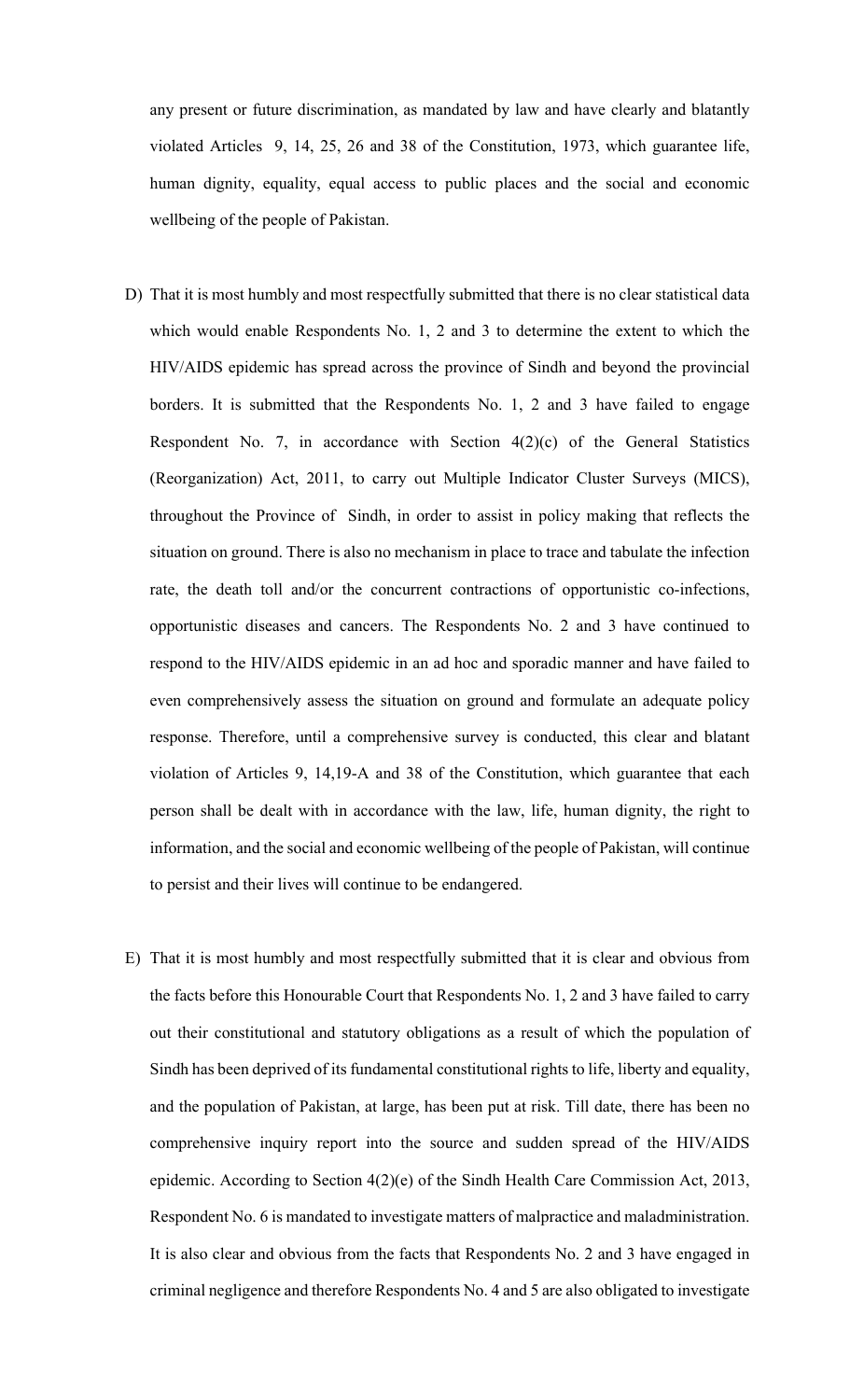the present HIV/AIDS outbreak. This grave threat cannot be tackled without a clear picture of the source, penetration, depth and implications of the present HIV/AIDS outbreak. Despite this, Respondents No. 2 to 6 have failed to investigate and assign responsibility and punishment to culpable persons. Therefore, the lack of an inquiry initiated by the Respondent No. 2 to 6 shows a callous attitude towards the lives endangered by the HIV/AIDS outbreak and shows obvious malafides and is, therefore, in clear and blatant violation of Articles 4, 9, 14, 19-A, of the Constitution, 1973, which guarantee that each person shall be dealt with in accordance with the law, life, human dignity and the right to information of the people of Pakistan.

F) That it is most humbly and most respectfully submitted that news media have printed and broadcasted pictures of persons who have been screened and/or tested positive for HIV/AIDS, including children. This is a blatant violation of their dignity, privacy and security. Moreover, they may suffer discrimination as a result of this exposure. News houses have also engaged in media trials of possible culprits behind the spread of the present HIV/AIDS epidemic. This is a violation of the letter and/or spirit of Principle VI and VII of UNESCO International Principles of Professional Ethics in Journalism, 1983 and of Sections 3(4), 4(5) , 4(7)(d), 8(4) , 8(6), 8 (7),11, 12, 14(5), 17, 19 [fact or opinion], 24 of the PEMRA Code of Conduct, 2015. However, Respondent No. 8 has completely failed to take the necessary action against such news outlets. Therefore, in view of the abovementioned facts, this inaction of the Respondents is malafide, illegal and is in clear violation of Articles 9, 14, 25 and 26 of the Constitution, 1973, which guarantee life, dignity and privacy, equality, and equal access to public spaces.

#### **PRAYERS**

- a) Declare that the Respondents No.1, 2 and 3, have completely failed in their legal obligation to fully and effectively implement Sindh HIV and AIDS Control Treatment and Protection Act, 2013;
- b) Direct the Respondents No. 2 and 3, to fully and effectively implement the Sindh HIV and AIDS Control Treatment and Protection Act, 2013, within the timeframe specified by this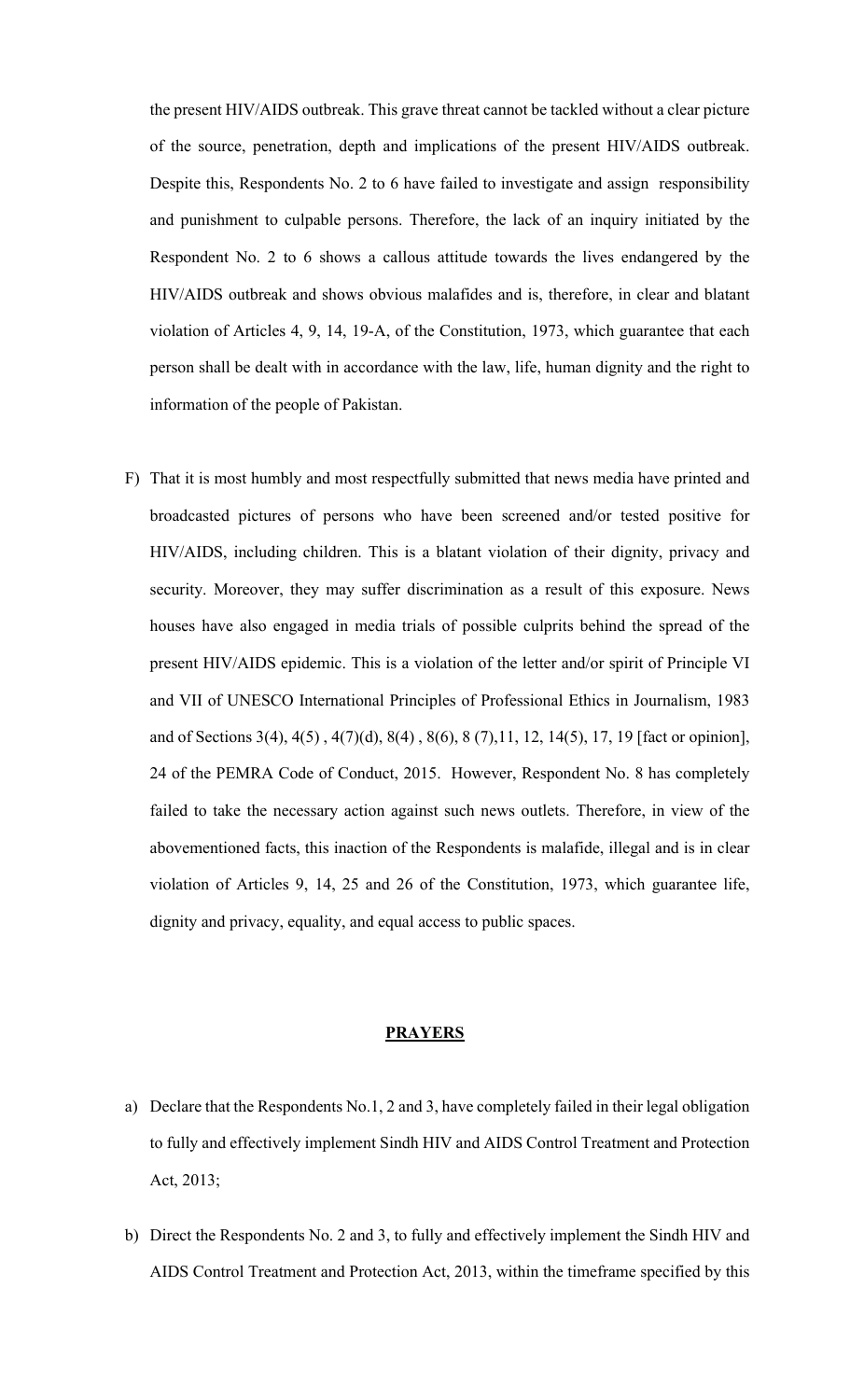Honourable Court and to submit monthly reports before this Honourable Court regarding its implementation. This includes but is not limited to the following statutory obligations under Sindh HIV and AIDS Control Treatment and Protection Act, 2013:

- i. Direct the Respondents No. 2 and 3, to establish, and make functional, the Sindh AIDS Commission under Section 4, Sindh HIV and AIDS Control Treatment and Protection Act, 2013, and further direct the Sindh AIDS Commission to become fully functional by exercising all essential powers under Sindh HIV and AIDS Control Treatment and Protection Act, 2013, and to submit a compliance report regarding this to this Honourable Court within three months of the disposal of this Petition;
- ii. Direct the Respondent No. 2, to promulgate such rules as are necessary or proper for the implementation of the Sindh HIV and AIDS Control Treatment and Protection Act, 2013, and the accomplishment of its proposed objective, under Section 3(1)(a), Sindh HIV and AIDS Control Treatment and Protection Act, 2013, within the time frame specified by this Honourable Court and to submit a compliance report regarding this to this Honourable Court within three months of the disposal of this Petition;
- iii. Direct the Respondent No. 2 and 3 to take all measures in order to ensure that there is no discrimination against the people affected by HIV/AIDS whether in the field of health care services, education, employment, provision of general, utility or any other form of services and or in relation to accommodation, whether in respect of accommodation for lease, rent, to let or hire and or for purchase as stated in Section 8 of the Sindh HIV and AIDS Control Treatment and Protection Act, 2013;
- c) Direct the Respondent No. 7 to carry out a Survey through the household survey initiative which utilizes the Multiple Indicator Cluster Surveys (MICS), throughout the Province of Sindh, including but not limited to hospitals, prisons, detention centres to document and verify the number of persons suffering from HIV/AIDS throughout the Province of Sindh, within the timeframe as specified by this Honourable Court and to submit a compliance report regarding this before this Honourable Court within four months of the disposal of this Petition;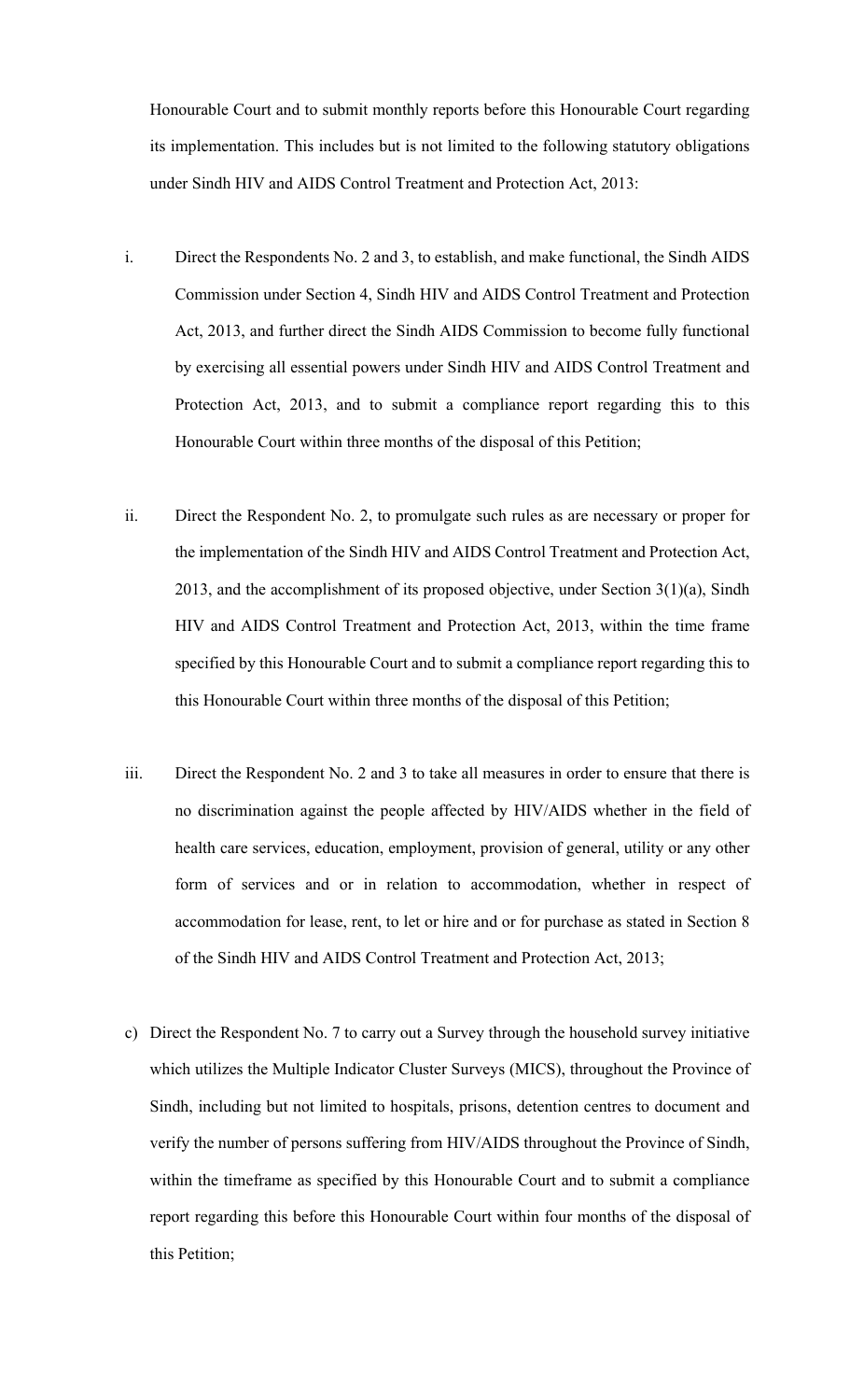- d) Direct the Respondent No. 4, 5 and 6 to conduct a joint inquiry into the present outbreak of the HIV/AIDS epidemic in Larkana and submit a comprehensive report to this Honourable Court within a period as specified by this Honourable Court;
- e) Direct the Respondent No. 8 to ensure the implementation of the Code of Conduct as enacted under Section 39 of the PEMRA (Amendment) Act, 2007 and Rule 2(1)(f) and 15(1) of PEMRA Rules, 2009, including but not limited to ensuring that the identity of persons affected by the HIV/AIDS virus are not disclosed by the licessees of the Respondent No.8 and no misinformation leading to hysteria regarding the HIV/AIDS epidemic is spread;
- f) Declare that persons or patients suffering/effected by HIV/AIDS virus are entitled to free health care for the treatment of HIV/AIDS from the Respondents No.1, 2 and 3 and to direct the Respondents No. 1, 2 and 3 to ensure that persons or patients suffering/effected by HIV/AIDS are provided free healthcare for the treatment of HIV/AIDS. To fulfil this declaration and mandatory injunction, the Respondents may be directed to submit periodic compliance reports before this Honourable Court within the time specified by this Honourable Court.
- g) Grant such further, additional or alternative relief, as this Honorable Court may deem fit and proper.

### PETITIONER NO.1

PETITIONER NO.2 Through his lawfully appointed Attorney

PETITIONER NO.3

PETITIONER NO.4